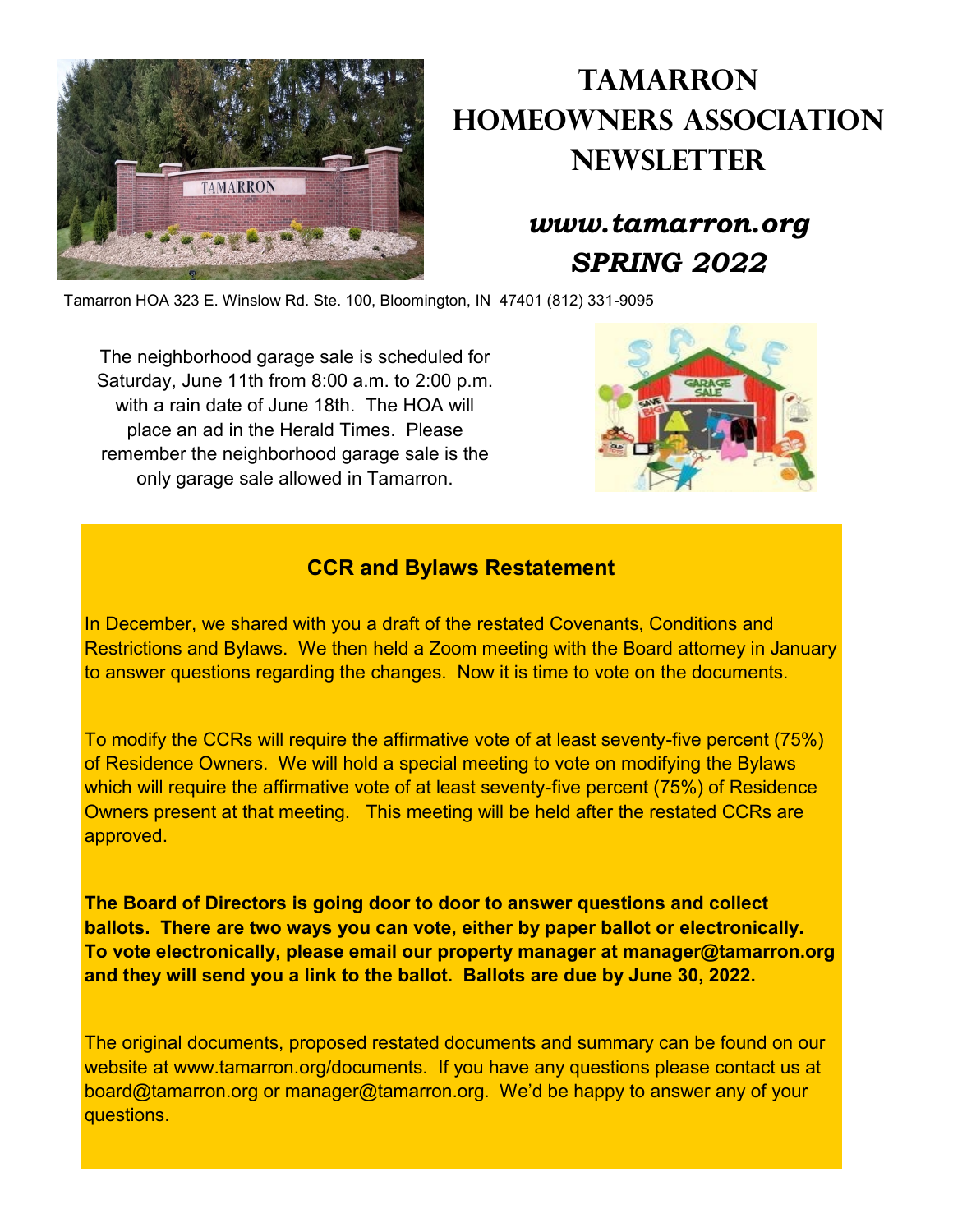## **THE 29th ANNUAL FALL PICNIC IS HAPPENING!!!**

Save the date for October 1st!

As we are required by the City to get approval to close a portion of Callery Drive for the picnic, our hearing with the City is scheduled for Tuesday, May 10th 5:30 p.m. at City Hall Room 115. You can also attend by Zoom [https://bloomington.zoom.us/](https://www.google.com/url?q=https://bloomington.zoom.us/j/84136328619?pwd%3DNkh0blpqeVc1TC9TVlIyWVBERUh6UT09&sa=D&source=calendar&usd=2&usg=AOvVaw0htpXNHAlor1XTc_fcfsYZ) [j/84136328619?](https://www.google.com/url?q=https://bloomington.zoom.us/j/84136328619?pwd%3DNkh0blpqeVc1TC9TVlIyWVBERUh6UT09&sa=D&source=calendar&usd=2&usg=AOvVaw0htpXNHAlor1XTc_fcfsYZ)

[pwd=Nkh0blpqeVc1TC9TVlIyWVBERUh6UT09.](https://www.google.com/url?q=https://bloomington.zoom.us/j/84136328619?pwd%3DNkh0blpqeVc1TC9TVlIyWVBERUh6UT09&sa=D&source=calendar&usd=2&usg=AOvVaw0htpXNHAlor1XTc_fcfsYZ) 

The portion of Callery Drive to be closed is north of 806 and south of 808. The street will be closed on October 1st from 10:00 a.m. until the clean up is completed. No driveways will be affected by the street closure. If you have questions or concerns about the road closing, please contact the Public Works Department at 812-349-3534.

### **Tamarron Streets**

We have been in contact with the City regarding the condition of the streets in Tamarron. They are evaluating streets throughout Bloomington at this time. They will be doing some patching in Tamarron. We'll keep you posted as we learn more from the City.

## **Signs in the Neighborhood**

With the arrival of warm weather, many homeowners are doing exterior improvements to their homes. Please remember that signs advertising contractors, school events, etc. are not allowed in Tamarron. We kindly ask that you do not put signs out and if you have a sign or signs in your yard to please remove them so we don't have to!

With the **4th of July** approaching please remember the City of Bloomington allows legal fireworks to be set off between 9:00 a.m. and 11:00 p.m. daily and on the 4th of July they can be set off until 12:00 a.m. We ask homeowners to follow the State and City ordinances and be considerate of your neighbors.

### **Trash and Recycle Carts**

There are several homes storing their trash and recycle carts improperly. Per the CCRS:

Section 6.5 Garbage Cans, Woodpiles, Etc. All garbage cans, woodpiles, and other similar items shall be located or screened so as to be concealed from view of neighboring Residences, streets, and other living quarters located adjacent to the Residence.

If your trash or recycling cans can been seen, please move them! We will be sending out warning notices to homeowners who are in violation of the CCRs.

#### **Exterior Light Fixtures**

Each home in Tamarron is required to have at least one wall bracket light fixture adjacent to the main entry door and one post light adjacent to the driveway sidewalk intersection. The yard post lights have a dusk to dawn sensor so they automatically turn on. There are many post lights in the neighborhood that are not working. If your post light is not working and is gas typically an HVAC company or fireplace company can repair it. Some owners have converted their post lights from gas to electric.